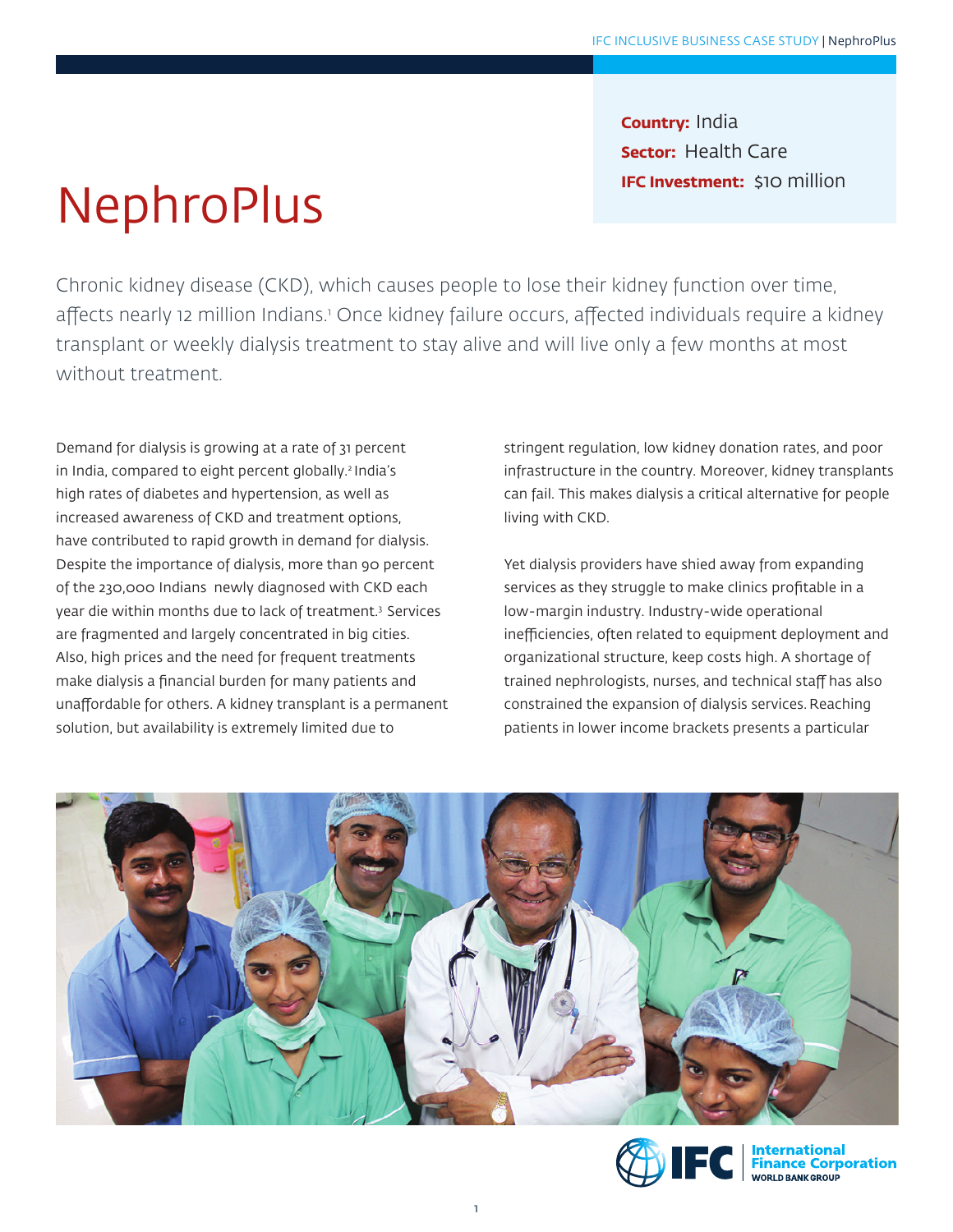challenge given the reluctance of providers to reduce prices in the face of tight profit margins. All of these challenges have deterred new entrants into the dialysis market, widening the gap between the supply and demand for services.

NephroCare Health Services Private Limited (NephroPlus), a provider network of dialysis services, entered the Indian dialysis market in 2010 with the goal of transforming the entire industry. The company provides the complete range of healthcare services that kidney failure patients need to lead productive lives, including hemodialysis, peritoneal dialysis, and kidney transplant services. To deliver these services NephroPlus designs, builds, and operates low-cost centers that provide high quality and affordable dialysis services. Centers are established through partnerships with hospitals or as standalone facilities.

At roughly \$25 per treatment, NephroPlus prices are 30 to 40 percent lower than large hospitals in India—and up to 50 percent lower in some cases. Today, NephroPlus is the largest provider network of dialysis services in India with 75 centers in 50 cities in 15 states across the country. Its centers are located in large metropolitan areas as well as underserved, small cities. Through its presence in smaller cities, NephroPlus reaches patients who would otherwise have to travel up to 100 kilometers for dialysis. The company served more than 6,000 patients in 2015 and now provides approximately 50,000 dialysis treatments each month.

## **A PERSONAL JOURNEY**

In 1997, 21-year-old Kamal Shah, a software developer who co-founded a company that developed apps for Apple, was diagnosed with kidney disease and put on dialysis. After a year and a half, he experienced a failed kidney transplant and returned to dialysis. For many years, Shah was on peritoneal dialysis, which allowed him to work with minimal disruption.4 After being caught in the 2004 tsunami, however, he was badly infected and had to switch to daily nocturnal home hemodialysis. In the years that followed, Shah started a blog to encourage others with kidney disease to lead a full life.

#### **HOW DOES DIALYSIS WORK?**



The kidney performs the critical functions of removing waste and extra water from the body. Dialysis artificially conducts these functions by circulating blood outside the patient's body using an external filter called a dialyzer. Most NephroPlus patients are on hemodialysis which is highly time consuming. Hemodialysis patients visit a clinic two to three times a week with each session lasting around four hours. In the absence of an opportunity for a transplant, individuals afflicted by kidney failure require dialysis for the rest of their lives.

Vikram Vuppala, who worked as a healthcare services strategy consultant with McKinsey & Company in the United States and was looking for opportunities to improve the health sector in India, discovered Shah's blog. Vuppala contacted Shah and proposed the idea for a dialysis start-up. Shortly thereafter, Vuppala brought on board Sandeep Gudibanda, whose entrepreneurial experience with technology start-ups and social enterprises would make him a valuable asset to the team. The three of them founded NephroPlus in 2010.

Through their experiences speaking with nephrologists, dialysis staff, and scores of patients, the three co-founders identified several areas where NephroPlus could effect high-impact, fundamental changes to the sector. These included improving the quality of kidney dialysis, reducing the gap between the demand and supply of services, particularly in underserved regions, and designing a model for centers that would overcome the operational and financial challenges experienced by other providers.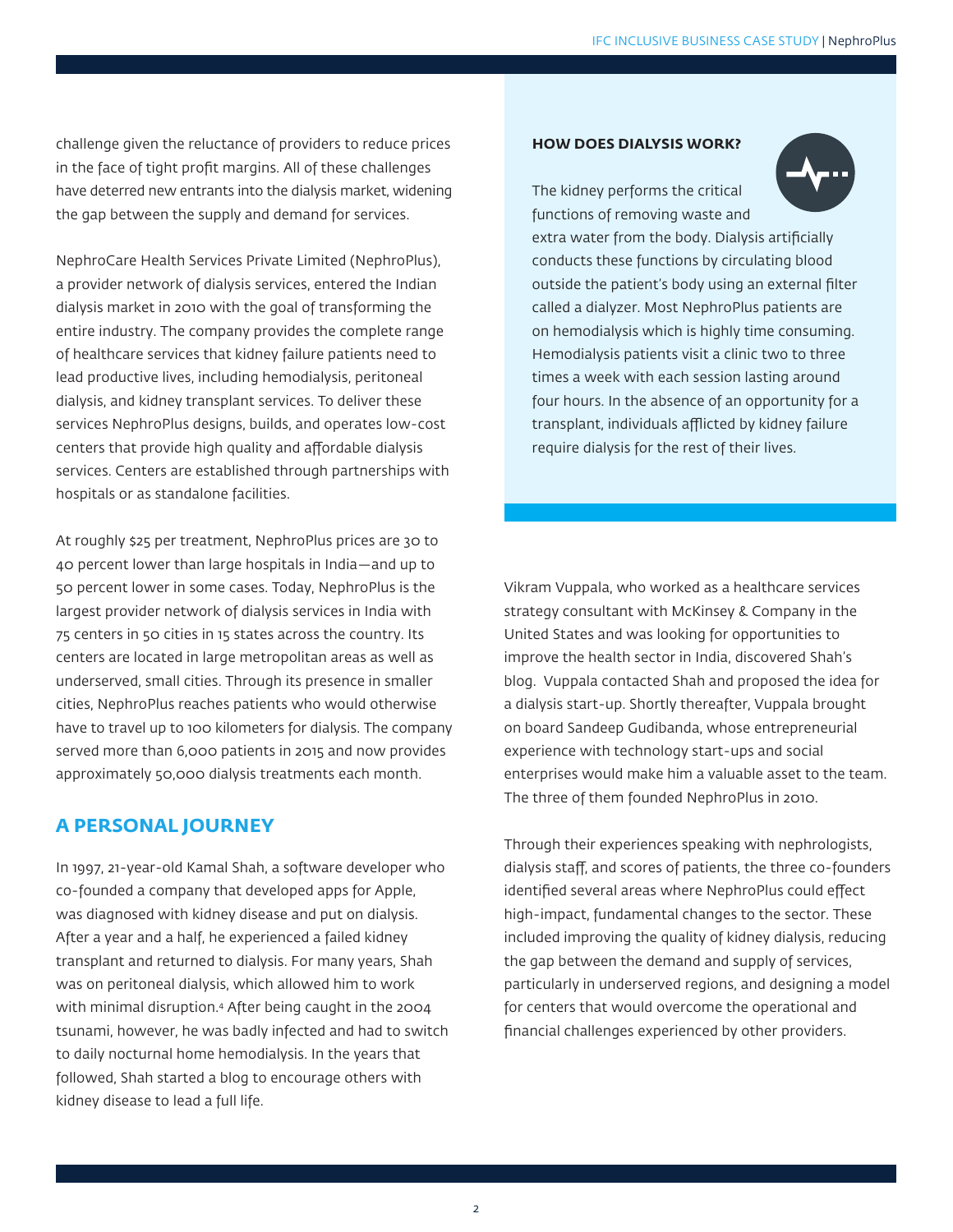

# *NephroPlus's Value Chain*

# *An Overview of Challenges and Solutions*

| <b>Value Chain</b>                                      | <b>Procurement</b>                                                                                                | <b>Product</b><br>& Service<br><b>Development</b>                                                                                                                                 | <b>Distribution</b>                                                                                                                                                                           | <b>Marketing</b><br>& Sales                                                                                                         |
|---------------------------------------------------------|-------------------------------------------------------------------------------------------------------------------|-----------------------------------------------------------------------------------------------------------------------------------------------------------------------------------|-----------------------------------------------------------------------------------------------------------------------------------------------------------------------------------------------|-------------------------------------------------------------------------------------------------------------------------------------|
| <b>Challenges</b><br>in the Dialysis<br><b>Industry</b> | • Expensive<br>equipment and<br>consumables<br>• Inefficient<br>deployment of<br>equipment in<br>public hospitals | • Affordability of<br>dialysis<br>• Low quality of<br>service delivery                                                                                                            | • Talent shortage<br>constrains<br>expansion of<br>services<br>• Inefficient use of<br>nurses<br>• Lack of dialysis<br>services outside<br>large cities                                       | • Lack of<br>awareness of<br>kidney disease<br>and treatment<br>options                                                             |
| <b>NephroPlus's</b><br><b>Solutions</b>                 | • Uses demand-<br>based approach<br>for distribution<br>of equipment at<br>centers<br>• Purchases in<br>bulk      | • Reduces prices<br>by lowering<br>operational<br>costs<br>• Leverages public<br>insurance<br>• Implements<br>strict clinical<br>protocols<br>• Uses patient-<br>centric approach | • Builds a skilled<br>workforce for<br>dialysis industry<br>• Implements<br>a streamlined<br>staffing<br>structure<br>to enable<br>expansion<br>• Establishes<br>centers in<br>smaller cities | • Focuses on<br>preventative<br>care<br>• Hosts community<br>events to raise<br>awareness about<br>kidney disease<br>and treatments |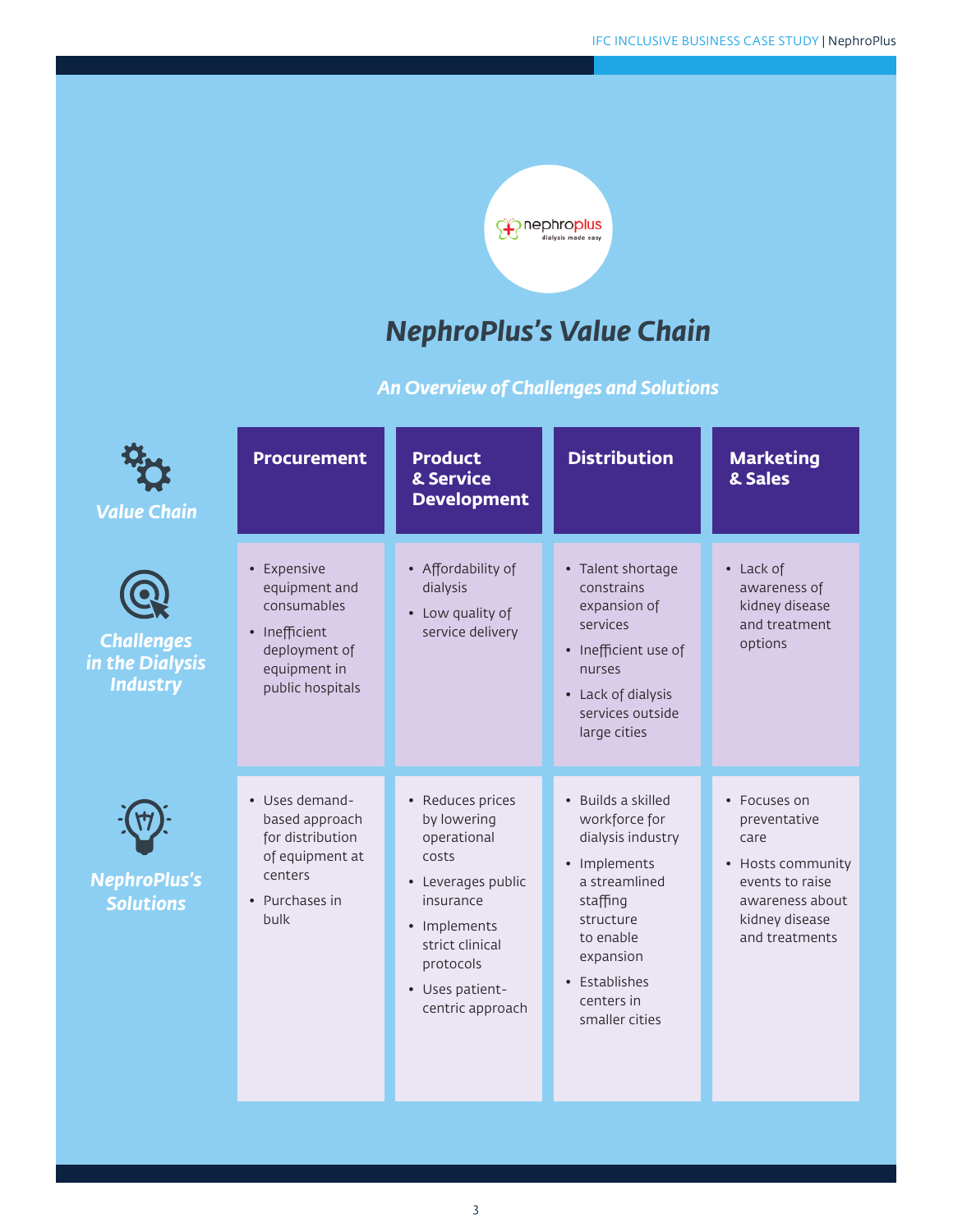## **MOVING THE NEEDLE ON QUALITY AND PATIENT EXPERIENCE**

Dialysis services in India were generally of low quality when NephroPlus was first launched, due primarily to insufficient regulation and disorganized operations. Negligent clinical processes and infection protocols caused high rates of cross infection, with more than a third of dialysis recipients at risk of contracting a chronic viral disease such as Hepatitis C, Hepatitis B, or HIV.5 Cross infections occurred when the blood of an infected individual came into contact with the blood of an uninfected individual.

NephroPlus believed that it needed to become a role model in order to bring about the desired improvements in the industry. The company focused on identifying processes it could implement in its centers that would ultimately raise quality standards among all providers. The risks of cross infection, for example, could be drastically reduced through stringent clinical processes for hygiene. Yet service providers generally did not take necessary precautions and, in the absence of industry regulation, were not held accountable for negligence. NephroPlus engaged international nephrologists to introduce standardized clinical procedures across all their own centers to eliminate cross-infection.

India's dialysis industry also lagged in patient care, including consideration for patients' psychological well-being. Counseling and diet support services were used in many countries to address challenges such as stigma, depression, and the impact of dialysis on a patient's professional life. Most dialysis providers in India, however, had not introduced such considerations into their care mandates.

Having undergone lengthy treatment sessions, Shah knew that incremental changes to service delivery could go a long way toward making a dialysis patient's life feel more normal. NephroPlus developed a care philosophy in which all patients were treated as guests ('guest care'). Implementation of the idea entailed the creation of a comfortable dialysis experience with safe and painless treatment. The company also offered pick-up and dropoff transport service, to reduce dependence on family members, while dietary counseling and patient support groups promoted mental health.

#### **56-step process**

Identifies and eliminates potential sources of infection during dialysis. This patent-pending process is implemented by NephroPlus staff at all centers.

#### **Zero infection point kit**

Ensures that separate dialysis kits are used for each patient to reduce cross-infection risks.

## **NephroPlus Dialysis Index**

Enables the company to track patient outcomes on a monthly basis and compare outcomes across patients and centers. It is modeled on the "Good Dialysis Index," which is used to measure dialysis performance in many countries, and is customized to suit India's dialysis market.



**NephroPlus's Measures to Reduce Cross Infections**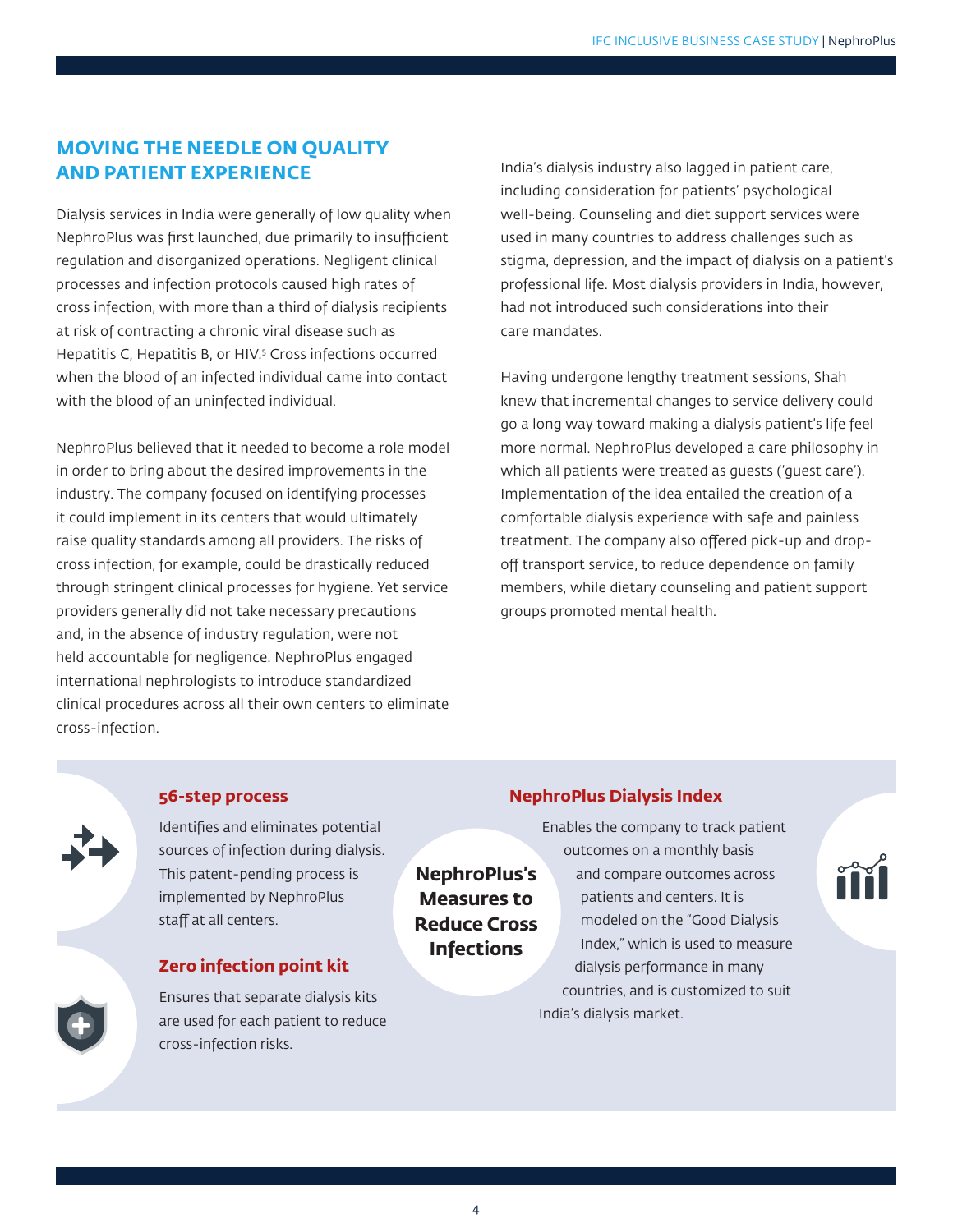## **KEEPING COSTS DOWN**

Another priority for NephroPlus was achieving and maintaining profitability, which has long been a challenge for Indian dialysis providers plagued by inefficient operations. From its inception NephroPlus kept operational costs low through several measures:



**LEAN STAFFING.** Many hospitals in India mostly used nurses to perform all tasks including lower-skilled, non-medical tasks such as data entry and machine operations.

NephroPlus opted to create new staffing categories such as a dialysis therapist for medium value-add tasks and a dialysis assistant for low value-add tasks. Nurses could then be used for very high value clinical care and tasks related to medical complications, reducing the number needed to manage a single clinic. At the same time, NephroPlus trimmed overall staffing costs through a differentiated pay scale commensurate with skill and training level.



**VIRTUAL SUPERVISION.** NephroPlus

introduced a centralized patient monitoring system which enabled medical staff at its headquarters to monitor patients at service

centers through closed-circuit television. The company also created an online portal to collect patient data to support virtual supervision. Clinical data ranging from a patient's medical history to their weight and blood pressure was entered into the portal during each session. If an issue arose at a center—for example, whether a patient with low hemoglobin required medication—an on-site staff member could call experts who provided medical advice by instantly accessing this data.

#### **BULK AND DEMAND-BASED**

**PROCUREMENT.** NephroPlus purchased consumables and equipment in bulk, allowing the company to negotiate prices 15 to 20

percent lower than large corporate hospitals. In addition, a management information system helped staff share and monitor their use of consumables and equipment across



centers. This ensured optimal distribution of resources and avoided waste.

Together these measures became the critical building blocks for NephroPlus's low-cost service center model, one that it would replicate throughout India.

To begin operations, NephroPlus raised \$200,000 from angel investors along with personal savings from Vuppala. They established three centers in the first two years of operation. The first clinic—a small facility with five beds and ten employees—opened in Hyderabad in the state of Telangana in South India in 2010. An additional \$400,000 from investors funded a second clinic in Hyderabad the same year. A third clinic followed a year later, set-up in a medical college in a small city about 100 kilometers from Hyderabad.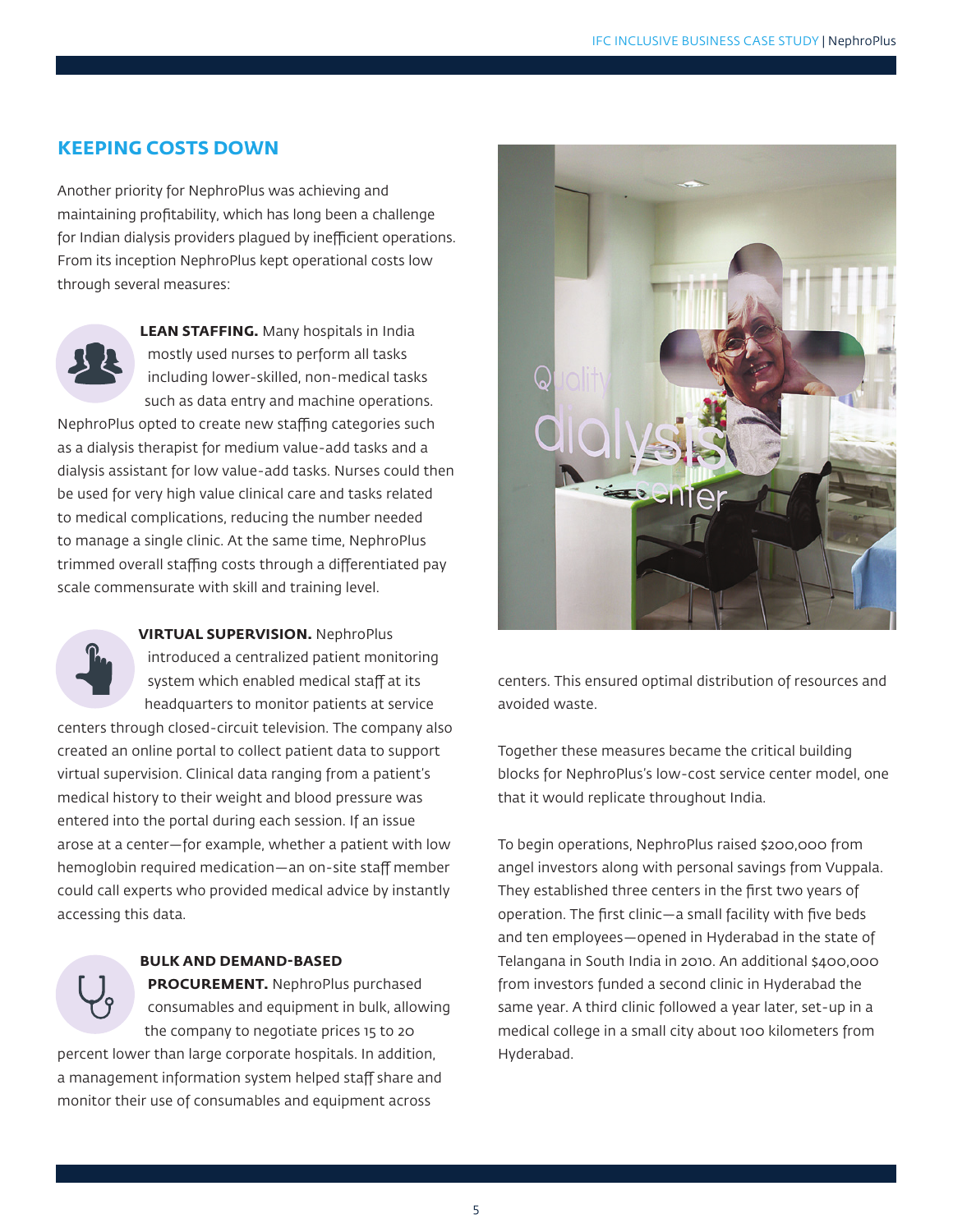## **MAKING DIALYSIS MORE AFFORDABLE**

In order to serve more low-income people, NephroPlus needed to both increase the number of service centers and make dialysis services affordable. Market prices for dialysis were on average INR 20,000 (roughly \$310) per month, a steep price for the poor. NephroPlus's low-cost model enabled it to offer services at prices 30 to 40 percent below market prices. Yet despite this significant price decrease the poor found it difficult to afford treatment.

NephroPlus had to think of additional ways to make its services accessible to the poor. It began to register its centers with the government, which allowed patients to pay via public insurance plans. The Indian government offered two types of public insurance: Employees' State Insurance (ESI) for workers earning \$230 or less per month and a white-card plan for individuals below the poverty line.<sup>6</sup> People using white-card insurance plans paid no outof-pocket costs for treatment. This enabled NephroPlus to deliver dialysis to those least able to pay for services even at a reduced price point. As of 2015, approximately 25 percent of NephroPlus patients used public insurance to cover their treatment costs.7

But even with no out-of-pocket expenses for treatment many poor Indians faced transportation expenses and foregone income which prevented them from seeking treatment. So NephroPlus introduced other measures, including subsidized travel, to make treatment more accessible for public insurance patients.

## **SHIFTING TO HOSPITAL-BASED CENTERS**

By the end of 2011 NephroPlus had grown to five centers, delivering roughly 10,000 kidney dialysis sessions per year, and securing \$4.25 million in equity from Bessemer Venture Partners, a venture capital firm which invests in enterprise, consumer, and healthcare technology start-ups worldwide.

#### **ALIGNING INTERESTS OF PARTNERS**



NephroPlus entered into revenuesharing agreements with private hospitals for its captive centers. The company billed guests and split the revenue with the partner hospital. It also partnered with lead nephrologists at each of its centers, from whom it secured an upfront minority investment. These arrangements aligned stakeholder interests at each center and helped to ensure consistency in an expansion strategy that involved an increasingly diverse group of stakeholders.



NephroPlus's early centers had been set up as standalone facilities to shift their guests' association with dialysis away from being "sick" toward being a normal part of life. However, nephrologists and guests wanted proximity to a hospital in case anything went wrong during treatment. To accommodate this NephroPlus reoriented its distribution strategy to establish clinics within private hospitals called "captive centers." To do so, the company would either assume control of an existing dialysis ward or would build a new center within a hospital looking to expand into dialysis services.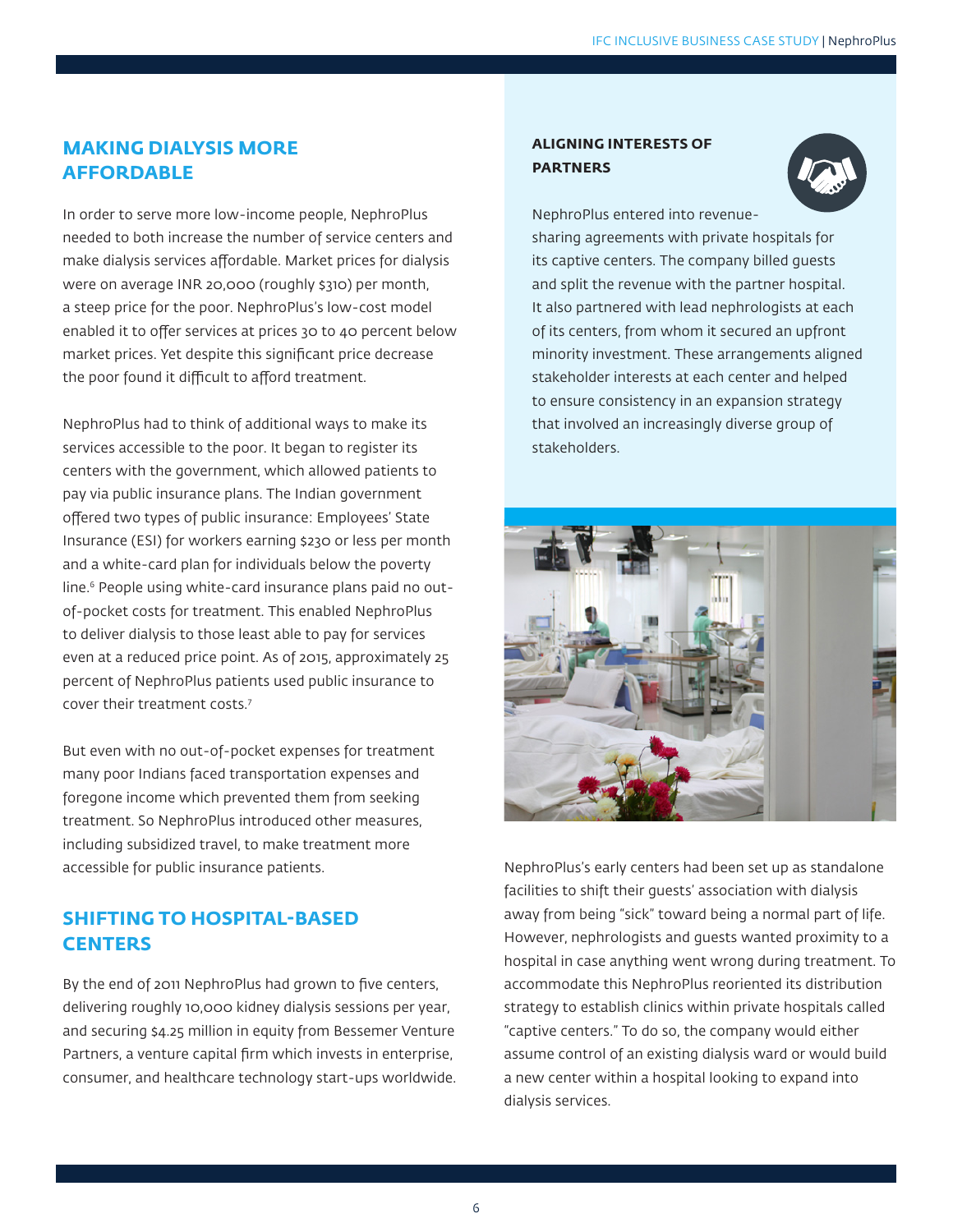To reach more low-income patients, NephroPlus also bid for government contracts to build dialysis centers in public hospitals. As of 2015, the company had four dialysis centers at public hospitals in South India. Roughly 500 patients received treatment at these centers with no out-ofpocket costs. A 2016 study found that 67% of NephroPlus's patients were considered to be living at the base of the pyramid. NephroPlus continued to establish standalone centers, but only as a secondary strategy.

## **ADDRESSING THE SKILLS SHORTAGE**

In 2012, NephroPlus created Enpidia, a dialysis training institute for technicians and nurses, in Hyderabad. The institute offered standardized training according to the company's best practices, ranging from clinical protocol and technical know-how to the firm's unique "guest care" philosophy. The company also trained employees of hospital centers it acquired so all staff were sufficiently equipped to implement its practices. The purpose was to

NephroPlus offers services at 30 to 40 percent below market prices; Two-thirds of its patients live at the base of the pyramid.

address the shortage of skilled technicians in India's dialysis industry before the company embarked on expansion.

Enpidia offers a two-year program covering technical training in dialysis, patient care etiquette, and spoken English. It is the only Indian institution registered with BONENT, the certification agency for dialysis personnel in the United States. Enpidia graduates can work at



#### **Figure 2: Key Milestones in NephroPlus's History**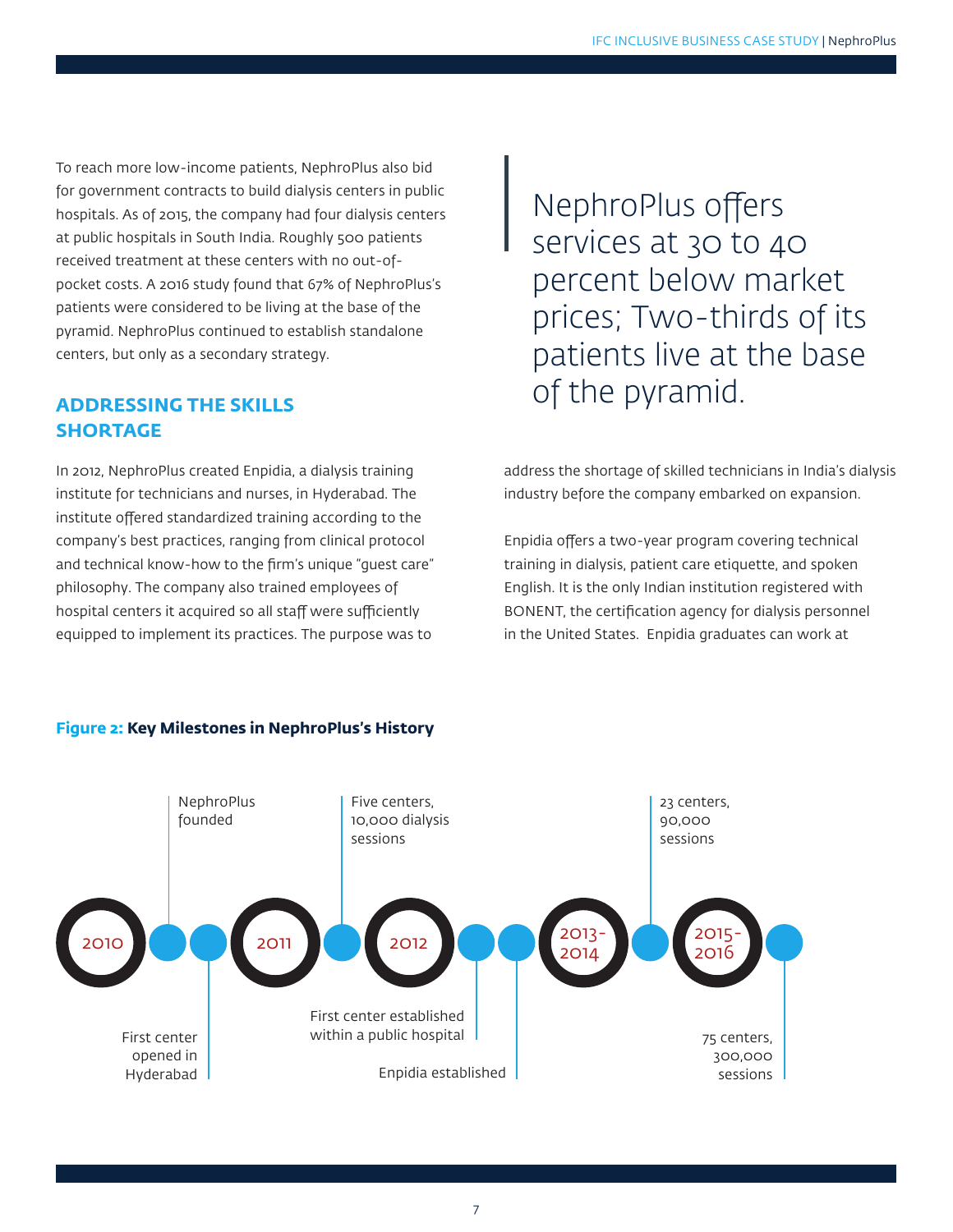#### **COMMITMENT TO QUALITY AND PATIENT CARE**

NephroPlus is committed to adapting its methods in order to remain current with evolving international best practices. A recently introduced audit mechanism, for example, will ensure that quality standards are met across all facilities.



**Technology:** Investments in cutting edge technology and equipment enable improvements in the company's patient monitoring

capabilities and maintain its high standard of treatment. NephroPlus centers use a Reverse Osmosis Remote Monitoring System, for example, which enhances monitoring of water quality during dialysis. The centers also use the "button hole" technique in which blunt needles are inserted in the same spots every time a patient undergoes dialysis. This technique is estimated to reduce pain during treatment by 90 to 95 percent.



**Patient Surveys: Another quality** control area is guest care. To ensure excellence NephroPlus seeks regular patient feedback

through surveys that identify "pain points." For example, NephroPlus has installed televisions and Internet access at centers in response to patients' complaints of boredom during treatment. Internet access allows professionals to work during treatment. Patients can also opt for nocturnal and daily short dialysis before or after work at select locations.

NephroPlus centers or elsewhere. As of 2015, 60 to 70 percent of BONENT certified dialysis staff in India worked with NephroPlus.

## **GOING NATIONAL**

While NephroPlus began in South India, it aimed to expand its services to other parts of the country over time. This became a reality in 2013 when the company opened its first centers in the North and West, increasing the total number of facilities from 23 to 40 between 2013 and 2014. The company's success also led to the creation of several other dialysis companies, helping to create a healthy ecosystem.

NephroPlus's expansion also stirred interest among new investors. In 2014 the company raised \$10 million, including \$7 million from the International Finance Corporation (IFC), and an additional \$3 million from Bessemer Venture Partners. This was IFC's first healthcare venture capital investment in South Asia and the first from IFC's \$250 million Early Stage Investment Program. IFC was a longterm investor and had the ability to support NephroPlus through future stages of growth. IFC later invested an additional \$3 million in 2016. The investments in NephroPlus were part of IFC's broader healthcare sector strategy, both globally and in India, which aimed to overcome obstacles to the development of accessible and affordable healthcare facilities.

As it grew, NephroPlus further honed its approach to selecting cities for its national expansion. The company first assessed the level of need by examining dialysis demand and supply in various locations. It then identified key hospitals and nephrologists to approach for partnership in the selected cities.

Partner hospitals became key players in NephroPlus's national expansion. As of 2015, centers established through partnerships with hospitals accounted for 52 centers. Increasingly, NephroPlus leveraged these relationships to achieve efficiencies and better deliver on its mission. In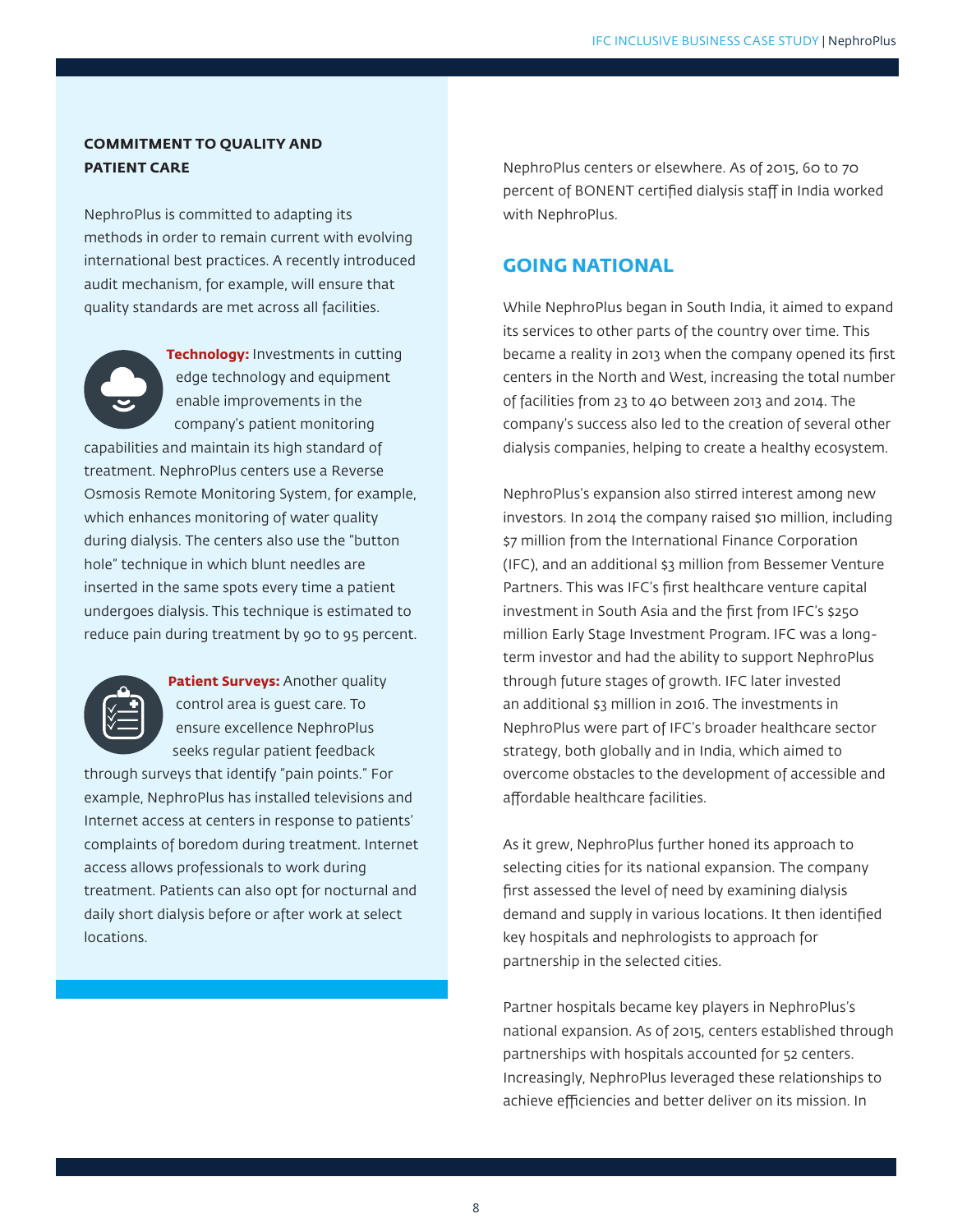late 2015, for example, NephroPlus expanded its hospitalbased services to include peritoneal dialysis and kidney transplants. It also hosted community events with partner hospitals in order to raise awareness among a broader population and potential patient base.

## **Raising Public Awareness**

Building a happy community among patients has been a cornerstone of NephroPlus's holistic approach to "guest care." Given the low level of awareness of chronic kidney disease and treatment options among people in semiurban and rural areas, NephroPlus has developed education programs and continues to host community events. Some events provide hands-on support. At NephroPlus Kidney Camps, for example, staff check kidneys and facilitate follow-up appointments. This event was designed to both identify kidney disease and raise awareness at the prediagnosis stage to encourage screening.

Other events were focused on having fun and promoting the idea that dialysis can become a normal part of life.

NephroPlus organized the world's first Dialysis Olympiad, for example, a game day attended by 500 patients from across India. Importantly, these events were offered free of charge in order to encourage active participation.

## **LEADING CHANGE IN THE INDUSTRY**

Through its ambition to "change the way dialysis is done in India," NephroPlus's mission has transcended the walls of its own treatment centers. Unique standardized processes, patent-pending innovations to prevent cross-infection, and staff certification and expertise have all served as models for the dialysis sector. Enpidia has benefitted the broader industry by producing high-caliber and certified technicians.

By engaging in advocacy work, NephroPlus hopes to improve quality standards for dialysis services in India as well as regulation of the industry. The company is working with the Indian Society of Nephrology, for example, to introduce standardization and accreditation processes and